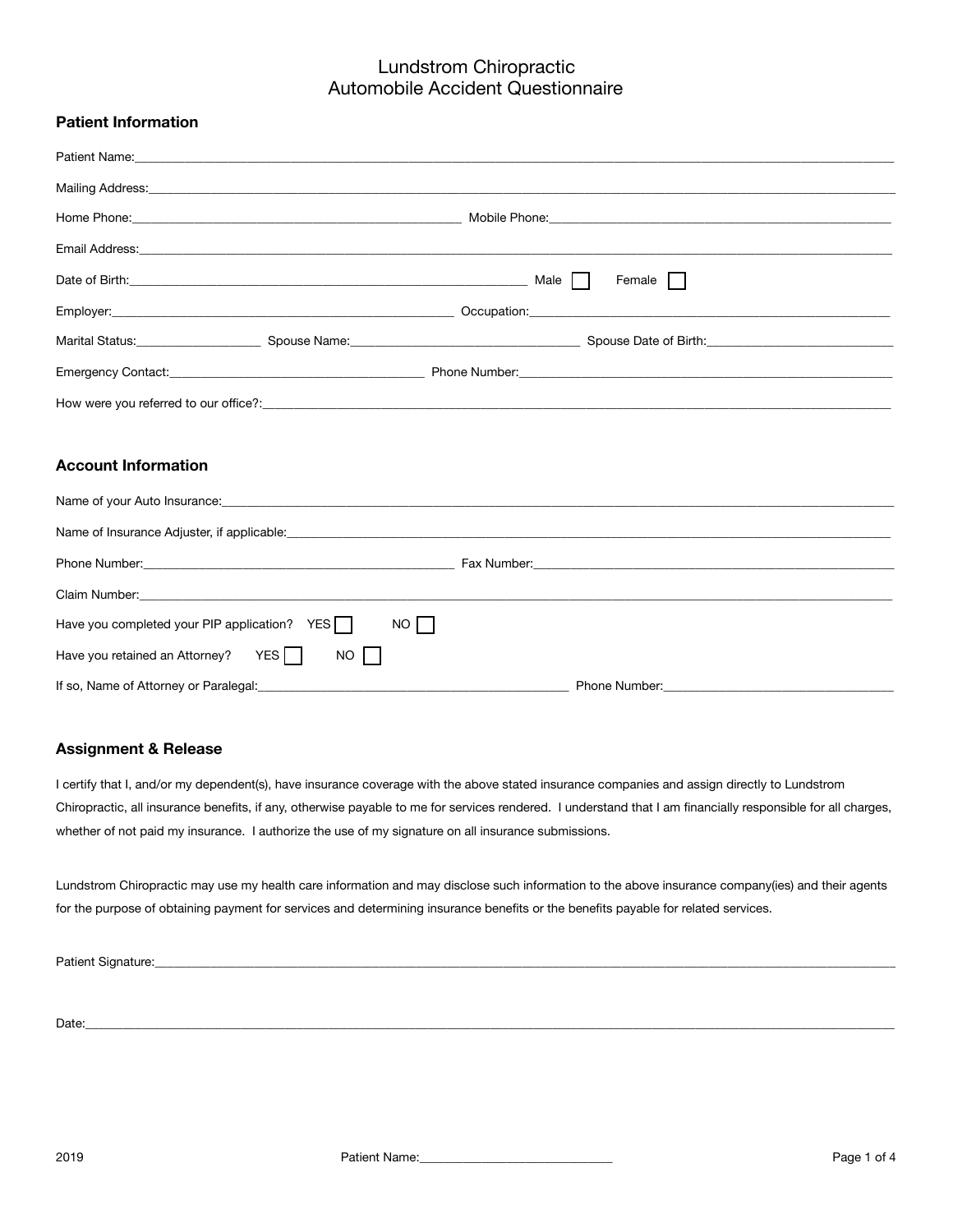## **Accident Information**

| OTHER Driver was headed NORTH SOUTH EAST WEST on _______________________________                      |                        |               |                |                                                                                                  |
|-------------------------------------------------------------------------------------------------------|------------------------|---------------|----------------|--------------------------------------------------------------------------------------------------|
| You were struck from BEHIND FRONT DRIVER'S SIDE PASSENGER'S SIDE Were you wearing a Seat Belt? YES NO |                        |               |                |                                                                                                  |
|                                                                                                       |                        |               |                |                                                                                                  |
|                                                                                                       |                        |               |                |                                                                                                  |
|                                                                                                       |                        |               |                |                                                                                                  |
|                                                                                                       |                        |               |                | Have you consulted with any other doctor's regarding this injury? YES NO I If so, Doctor's Name: |
|                                                                                                       |                        |               |                |                                                                                                  |
| <b>Patient Condition</b>                                                                              |                        |               |                |                                                                                                  |
|                                                                                                       |                        |               |                |                                                                                                  |
| Please rate the severity of your pain on a scale of 1 (very minimal) to 10 (severe/debilitating):     |                        |               |                |                                                                                                  |
| How are your symptoms progressing?                                                                    | Getting Better         | Getting Worse | About the Same |                                                                                                  |
| Please describe your symptoms:                                                                        |                        |               |                |                                                                                                  |
| Sharp                                                                                                 |                        | Dull          |                | Stabbing                                                                                         |
| Tingling                                                                                              |                        | Weakness      |                | Tenderness                                                                                       |
| <b>Stiffness</b>                                                                                      |                        | Swelling      |                | <b>Burning</b>                                                                                   |
| Are your symptoms CONSTANT, or do they COME & GO?                                                     |                        |               |                |                                                                                                  |
| Do your symptoms INTERFERE with any of the following activities?                                      |                        |               |                |                                                                                                  |
| Sitting                                                                                               | Driving                | Lift/Carrying | Sleeping       | Walking                                                                                          |
| Chores                                                                                                | Dressing               | Standing      | Self Care      | Exercise/Recreation                                                                              |
| Are your symptoms made <b>WORSE</b> by any of the following activities?                               |                        |               |                |                                                                                                  |
| Twisting/Turning                                                                                      | <b>Bending Forward</b> | Walking       |                | Sitting                                                                                          |
| Cough/Sneeze                                                                                          | Bending Backward       |               | Lying Down     | Standing                                                                                         |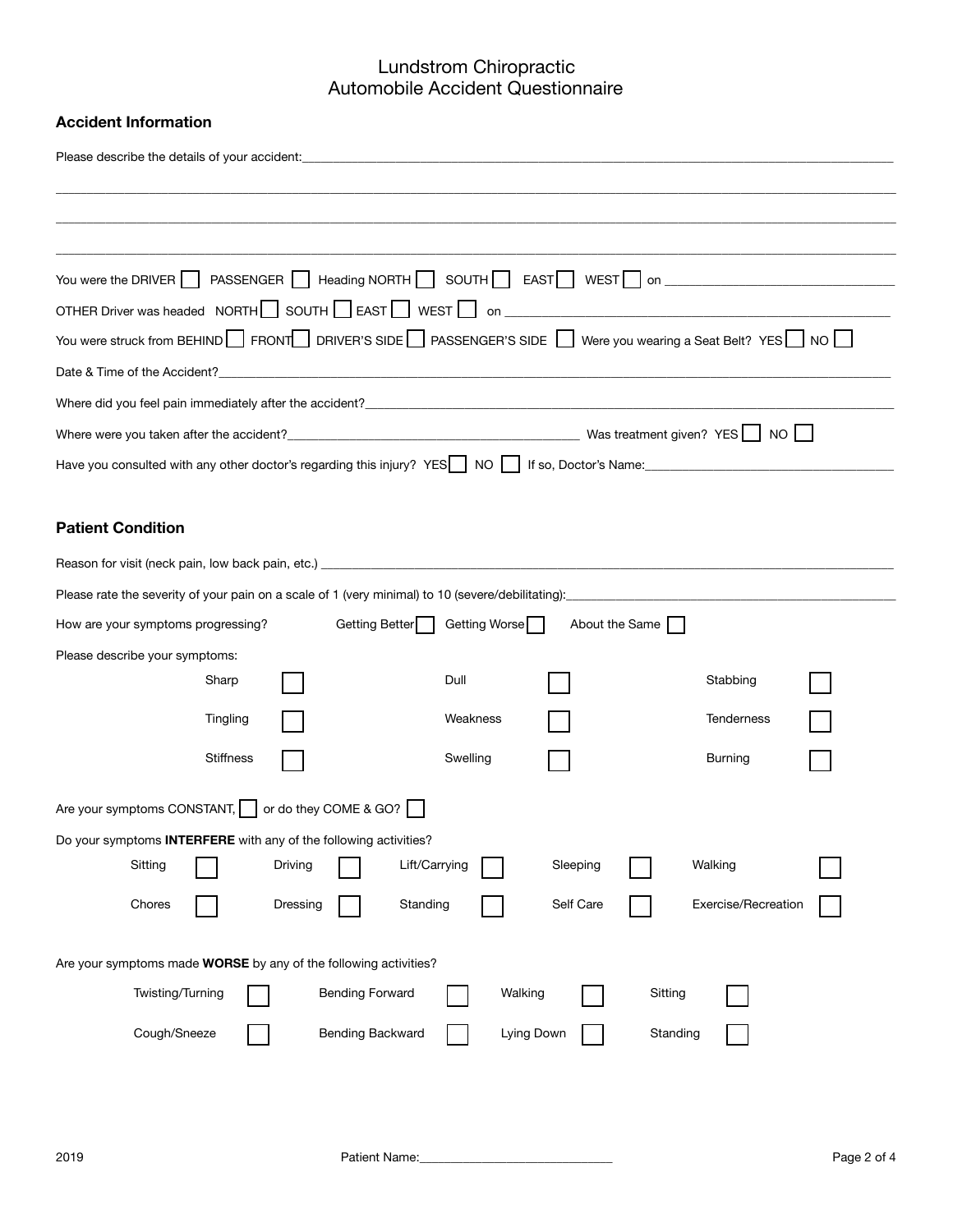### **Please use the drawing to label the areas of your symptoms**



Please date any significant injuries/surgeries that you have had:

|                                                                                                                                                                                                                               |    | Head injuries <b>Example 2014</b> |                                                                                                                                                                                                                                |  |  |
|-------------------------------------------------------------------------------------------------------------------------------------------------------------------------------------------------------------------------------|----|-----------------------------------|--------------------------------------------------------------------------------------------------------------------------------------------------------------------------------------------------------------------------------|--|--|
| Dislocations________________________                                                                                                                                                                                          |    |                                   |                                                                                                                                                                                                                                |  |  |
|                                                                                                                                                                                                                               |    |                                   | How often do you exercise? Notice that the second contract of the second contract of the second contract of the second contract of the second contract of the second contract of the second contract of the second contract of |  |  |
| Describe your work activity: example of the state of the state of the state of the state of the state of the state of the state of the state of the state of the state of the state of the state of the state of the state of |    |                                   |                                                                                                                                                                                                                                |  |  |
| Do you smoke?                                                                                                                                                                                                                 | NO | <b>YES</b>                        |                                                                                                                                                                                                                                |  |  |
| Do you drink alcohol?                                                                                                                                                                                                         | NO | <b>YES</b>                        |                                                                                                                                                                                                                                |  |  |
| Do you drink caffeine?                                                                                                                                                                                                        | NO | <b>YES</b>                        |                                                                                                                                                                                                                                |  |  |
| How many hours of sleep do you get?                                                                                                                                                                                           |    |                                   |                                                                                                                                                                                                                                |  |  |

### **Family History**

Please mark the following conditions that pertain to your immediate family

|                        | Father | Mother | <b>Brother</b> | Sister |
|------------------------|--------|--------|----------------|--------|
| Arthritis              |        |        |                |        |
| <b>Back Pain</b>       |        |        |                |        |
| <b>Blood Disorders</b> |        |        |                |        |
| Cancer                 |        |        |                |        |
| <b>Diabetes</b>        |        |        |                |        |
| <b>Heart Problems</b>  |        |        |                |        |
| High Blood Pressure    |        |        |                |        |
| Stroke                 |        |        |                |        |